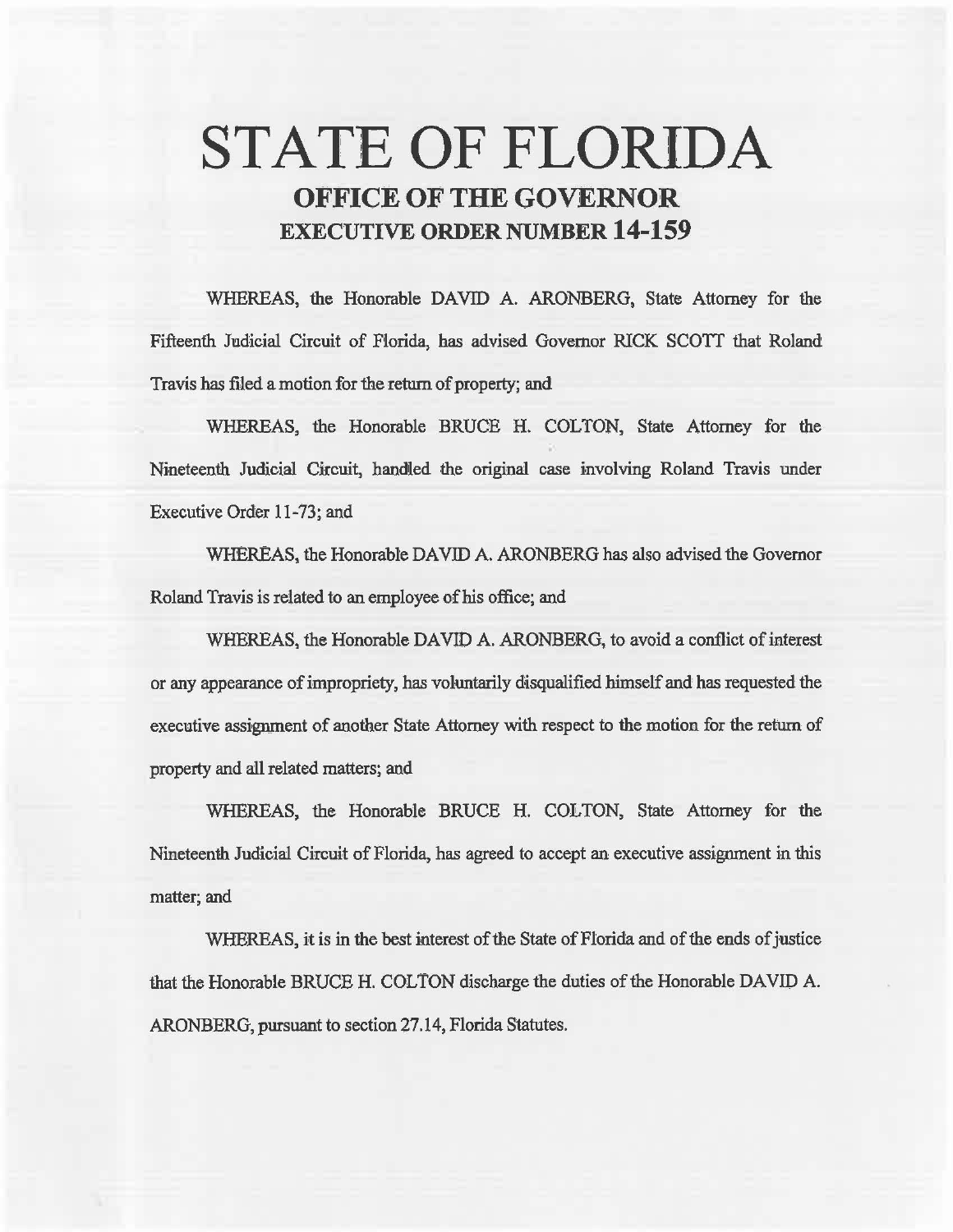NOW, THEREFORE, I, RICK SCOTT, Governor of Florida, in obedience to my solemn constitutional duty to "take care that the laws be faithfully executed," and pursuant to the Constitution and laws of the State of Florida, issue the foliowing Executive Order, effective immediately:

### Section 1.

The Honorable BRUCE H. COLTON, State Attorney for the Nineteenth Judicial Circuit of Florida, referred to as the "Assigned State Attorney," is assigned to discharge the duties of the Honorable DAVID A. ARONBERG, State Attorney for the Fifteenth Judicial Circuit of Fiorida, as they relate to the investigation, prosecution and a1l matters related to Roland Travis.

# Section 2.

The Assigned State Attorney or one or more Assistant State Attorneys and Investigators, who have been designated by the Assigned State Attorney, shall proceed immediately to the Fifteenth Judicial Circuit of Florida, and are vested with the authority to perform the duties prescribed herein.

#### Section 3.

All residents of the Fifteenth Judicial Circuit are requested, and all public officials are directed, to cooperate and render whatever assistance is necessary to the Assigned State Attorney, so that justice may be served.

## Section 4.

The period of this Executive Assignment shall be for one (1) year, to and including May 8, 2015.